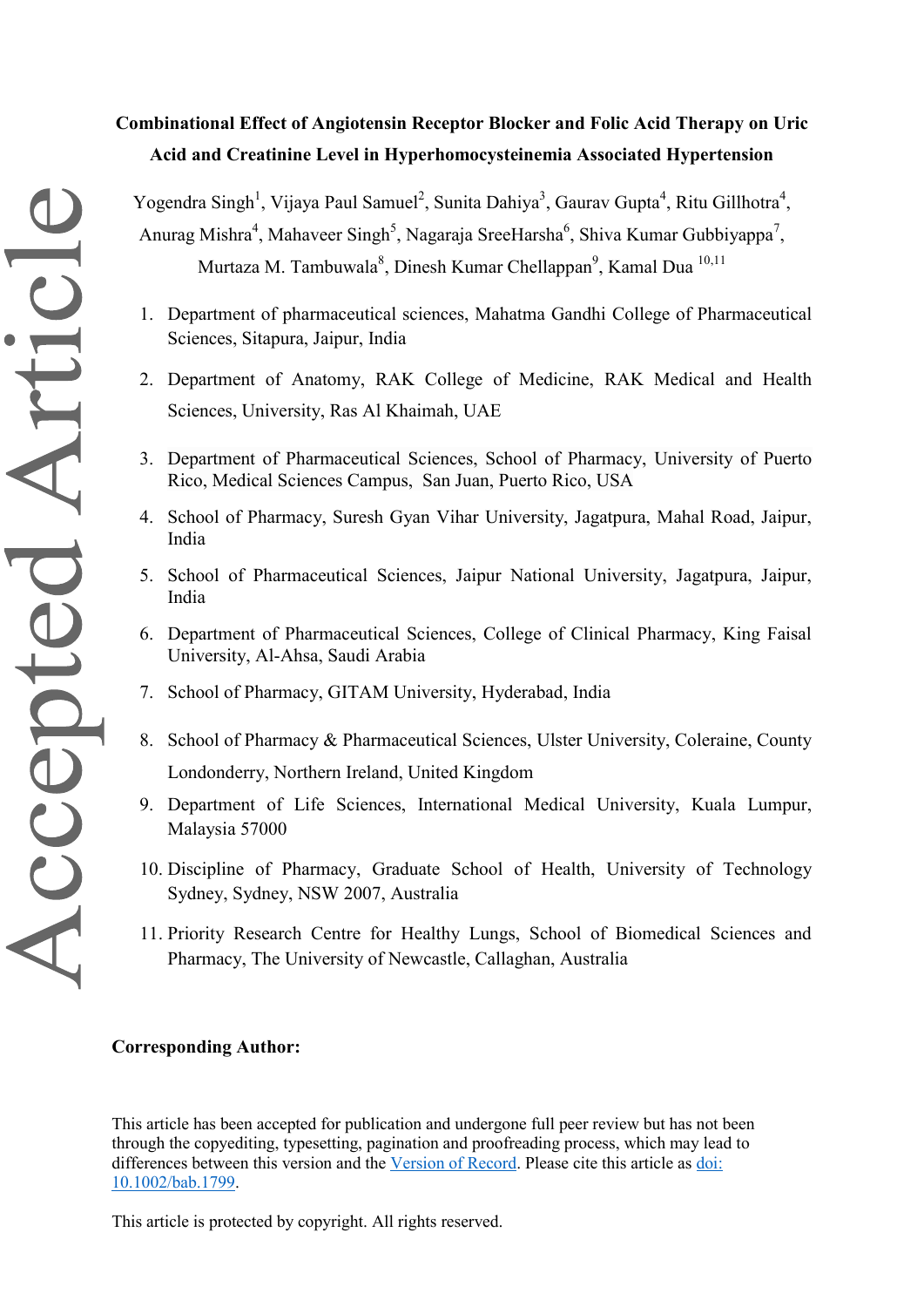**1.** Yogendra Singh, Department of pharmaceutical sciences, Mahatma Gandhi College of Pharmaceutical Sciences, Sitapura, Jaipur, India.

Email Id: [yogendra.singh119@gmail.com](mailto:yogendra.singh119@gmail.com)

**2.** Gaurav Gupta, School of Pharmaceutical Sciences, Jaipur National University, Jagatpura 302017, Jaipur, India.

Email Id: [gauravpharma25@gmail.com](mailto:gauravpharma25@gmail.com)

#### **Abstract**

Homocysteine [HSCH2CH2CH(NH2)COOH] (Hcy), is a sulfur-containing amino acid of 135.18 Da of molecular weight, generated during conversion of methionine to cysteine. If there is a higher accumulation of Hcy in the blood, i.e. usually above 15 μmol/L, it leads to a condition referred to as hyperhomocysteinemia. A meta-analysis of observational study suggested an elevated concentration of Hcy in blood, which is termed as the risk factors leading to ischemic heart disease (IHD) and stroke. Further experimental studies stated that Hcy can lead to an increase in the proliferation of vascular smooth muscle cells and functional impairment of endothelial cells. The analyses confirmed some of the predictors for Hcy presence, such as serum uric acid (UA), systolic blood pressure, and hematocrit. However, angiotensin-converting enzyme inhibitors Angiotensin-converting enzyme (ACE) inhibitors and angiotensin converting enzyme inhibitors (ARBs) (except losartan) alone are inadequate for controlling UA and creatinine level, although the addition of folic acid may be beneficial in hypertensive patients who are known to have a high prevalence of elevated Hcy. We hypothesized that combination therapy with an ARB (olmesartan) and folic acid is a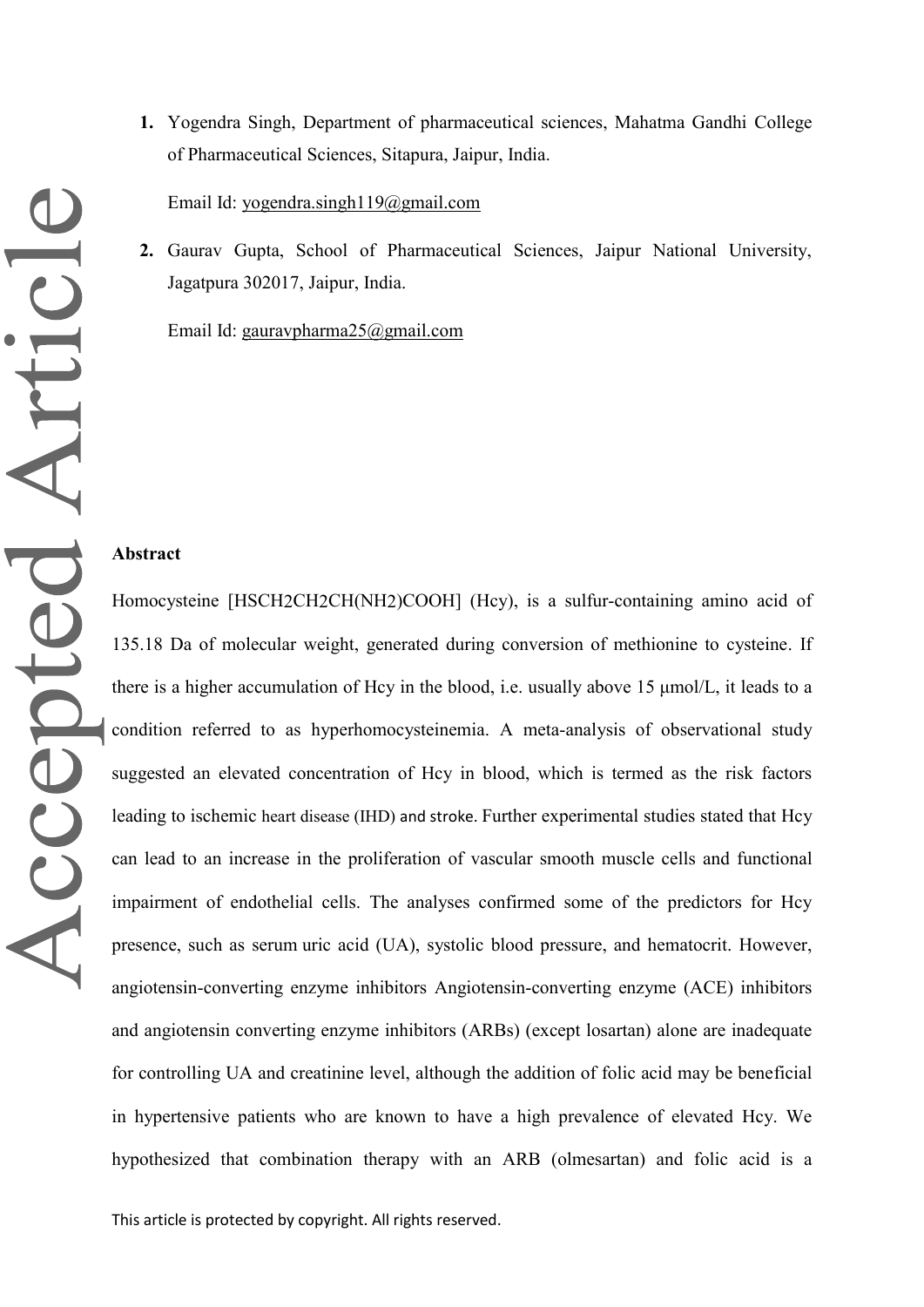promising treatment for lowering the UA and creatinine level in hyperhomocysteinemia associated hypertension.

**Keywords:** Homocysteine, hyperhomocysteinemia, hypertension, creatinine, angiotensin receptor blocker, folic acid

#### **Highlights**

- 1. Higher accumulation of Homocysteine in the blood leads to a hyperhomocysteinemia.
- 2. Folic acid is a good candidate as a supplement for treating the hyperhomocysteinemia associated hypertension.
- 3. Folic acid does not affect the function of normal cell.

## **Introduction**

Hcy was identified in 1932 by Butz and du Vigneaud at the University of Illinois as an amino acid of biological importance [1]. Mudd *et. al.* in 1964 for the first time identified the enzyme defects in cystathionine β synthase causing homocystinuria [2]. A study in 1969 stated the role played by a high level of Hcy in causing atherosclerosis through deposition of fibrin, oxidant stress, the release of cytokine, inflammation and other related mechanisms [3-5].

#### **Synthesis of Homocysteine**

In the synthesis of Hcy, methionine (has a methyl group attached with a sulfur atom) is converted to S−Adenosyl Methionine (SAMe), in the presence of methionine adenosyltransferase (MAT) and ATP with the addition of adenosine to the sulfur which activates the methyl group [6]. Removing the methyl group from SAMe leads to the formation of SAH (S−Adenosyl Hcy). Further, in the presence of a hydrolase enzyme, SAh is converted to Hcy by adenosine removal [7] (Figure 1).

#### **Metabolism of Homocysteine**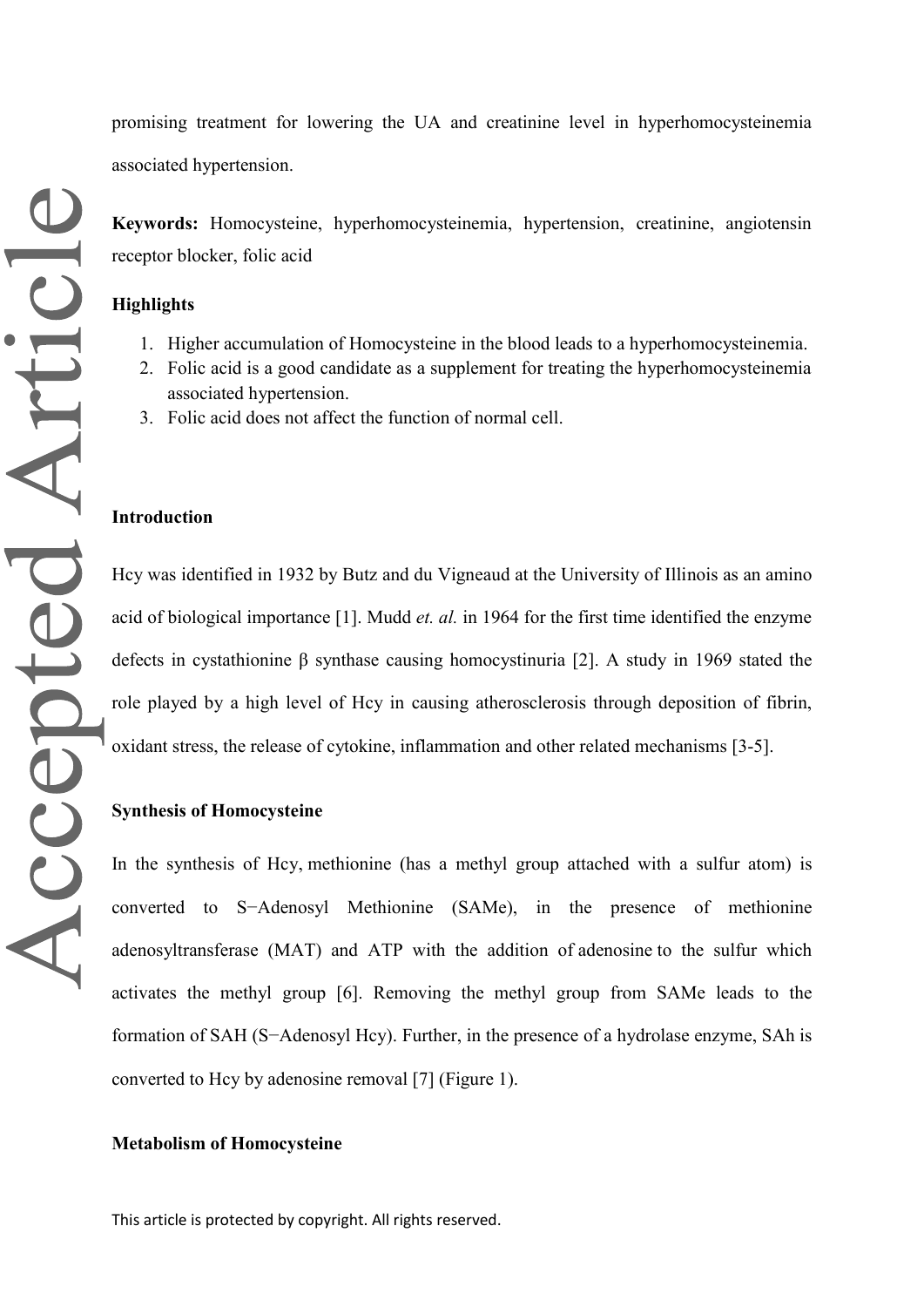Metabolism of Hcy is carried out in three different ways:

- 1) In liver cells, the transsulfuration pathway is catalyzed by Vitamin B6, which leads to the conversion of Hcy (around 60%) to cysteine (Cys). Cys can be used as building blocks for many proteins that can be used in the formation of glutathione (GSH), which is an anti-oxidant or oxidized to form the taurine (an amino acid) [8, 9].
- 2) Hcy can also be reconverted to Met through the addition of a methyl group. The methyl group can be added in the presence of methionine synthase enzyme and vit. B12, where methylated folic acid (Methyltetrahydrofolate, MTHF) acts as the methyl group donor [10-13].
- 3) In another liver pathway, choline is converted to betaine (TMG), which acts as the methyl group donor [14, 15]

The prevalence of hyperhomocysteinemia in India varies from 52%-84% which is caused due to elevated levels of Hyc [16, 17].In the case of fasting, the total plasma concentration of Hcy seemed to be low, i.e. 5-15 μmol/L using HPLC techniques, in case of healthy humans. Application of immunoassay techniques for the determination of levels of Hcy yielded 5- 12 μmol/L concentration [18]. A concentration level higher than 100 μmol/L leads to severe severe hyperhomocysteinemia, whereas 16-30 μmol/L of Hcy leads to moderate condition and a value between 31-100 μmol/L leads to the intermediate condition [19-21].

Elevated Hcy levels are connected with various pathologies both in adults and children. Causes of high Hcy concentration include genetic mutations in 5, 10 methylenetetrahydrofolate reductase (MTHFR) and enzyme deficiencies of methionine synthase (MS) and cystathionine β-synthase (CβS) (21-23).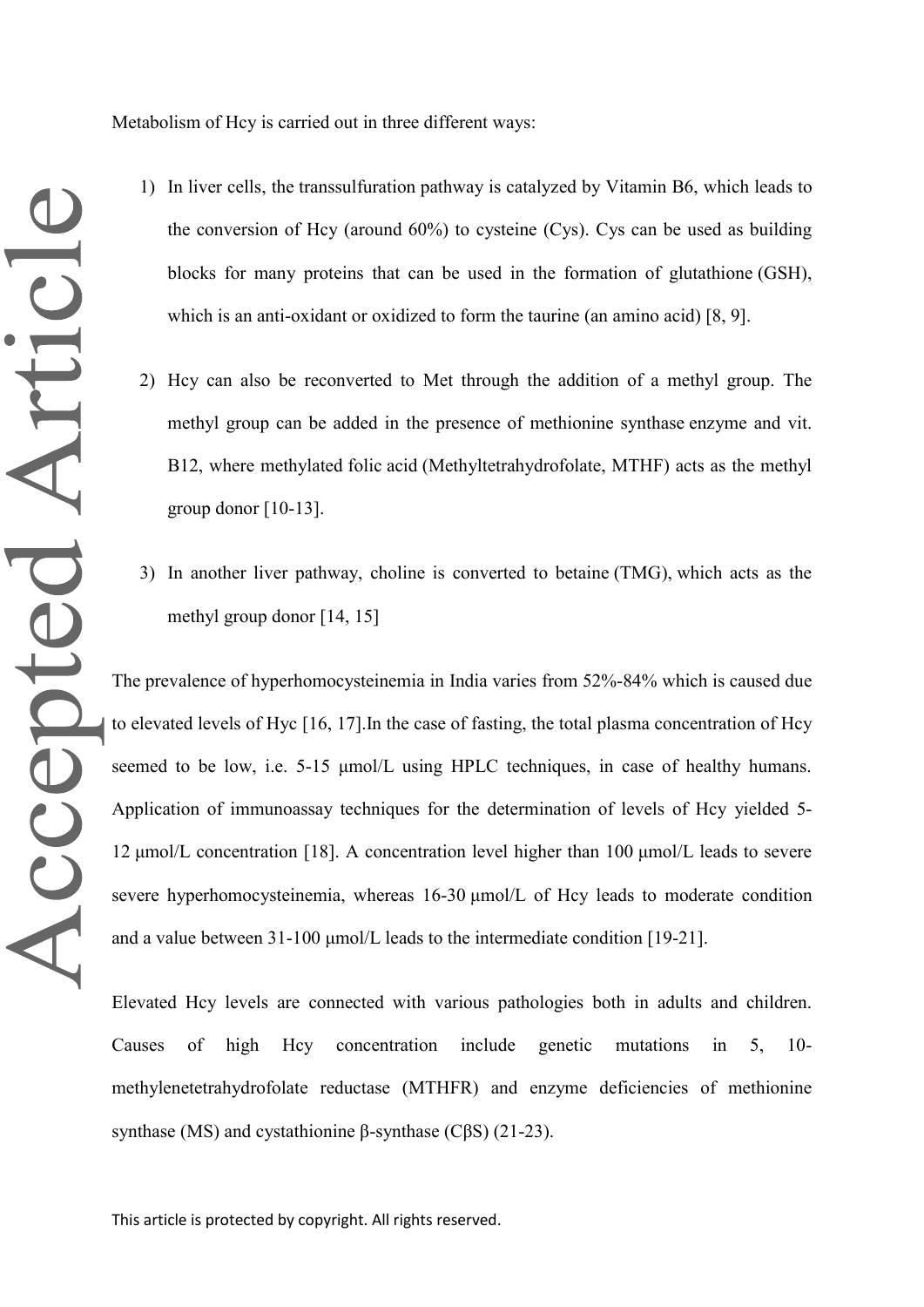#### **Homocysteine Associated cardiovascular problem**

All forms of hypertension related to high systolic and diastolic pressure as well as high pulse pressure, have been treated as recognizable and independent risk factors for determination of cardiovascular morbidity and mortality. For reducing such risk factors, anti-hypertensive treatment needs to be adopted that uses anti-hypersensitive agents, alone or in combination [22]. Furthermore, Hyc as an independent risk factor leading to cardiovascular modalities, due to the increase in the oxidative stress [23-25].

Some of the population-based studies have stated a direct interlinking between the levels of Hcy with blood pressure, especially systolic. A previous study stated that the increase in plasma Hcy concentration by 5 μmol/L leads to an increase in the blood pressure by 0.7/0.5 mmHg and 1.2/0.7 mmHg, in men and women, respectively. A meta-analysis study in an observational study suggested that an elevated level of total blood Hyc concentrations are associated with the risk of IHD and stroke [26-28]. With every 3 μmol/L elevation in the level of Hcy, the risk of IHD increased by around 11% and that of stroke increased by around 19% [29].

## **Arteriolar constriction**

The structure, as well as functionality of arteries, are affected by high levels of Hcy. As mentioned earlier, the proliferation of vascular smooth muscle cell and impairment of endothelial function can be an after-effect of increased Hcy concentration [30, 31], thus leading to increased arteriolar constriction as well as peripheral resistance. It may also lead to an increase in the blood pressure by elevating the total peripheral resistance, especially by small resistant arterioles and arteries [32-34].

#### **Insulin Resistance**: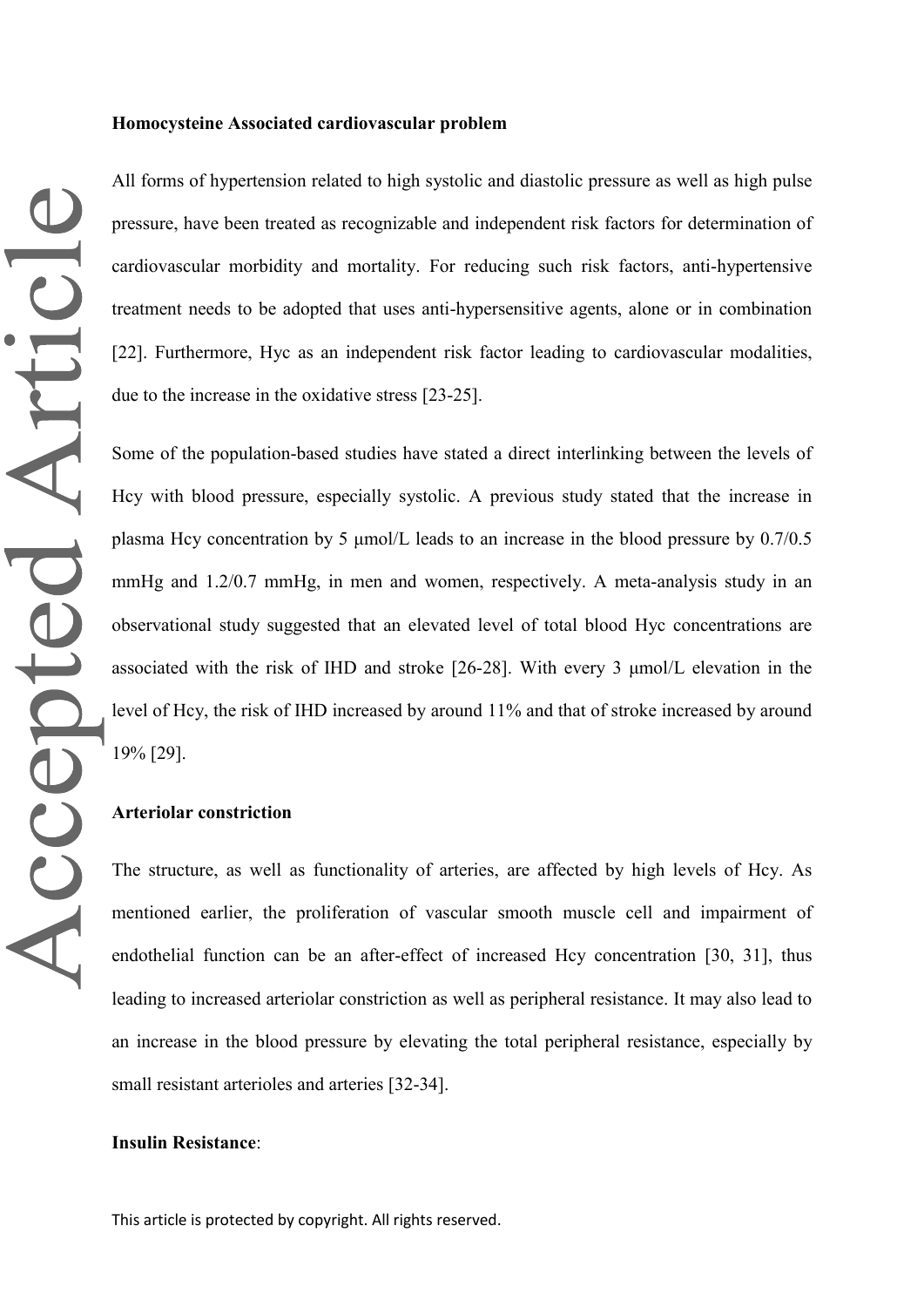The increased resistance of insulin (hyperinsulinemia) associated with clinical manifestation of hyperhomocysteinemia elevated blood pressure. The condition of hyperinsulinemia may lead to an increase in the level of Hcy as well as elevate blood pressure through various mechanisms. On the contrary, factors like dietary habits also contribute to insulin resistance [35-37]. In summary, metabolic disturbances and long-term hyperhomocysteinemia together with vascular remodeling suggested that enhanced oxidative stress, endothelium dysfunction, and decreased PPAR*γ* expression in the vessel wall could be underlying mechanisms for hyperhomocysteinemia associated hypertension [38].

## **Hyperuricemia and creatinine**

Hyperuricemia leads to urate crystal deposition in between the joints, thus becoming a prime risk factor in the development of gout [39]. In addition to this, it also leads to other clinical diseases, such as cardiovascular and cerebrovascular conditions. Elevated concentration of UA is linked to increased rates of cardiovascular (CV) morbidity and mortality, stroke, chronic kidney disease, metabolic syndrome, and hypertension in the general population [40- 49]. Multivariate analysis study was conducted to detect that systolic blood pressure, UA, and hematocrit are the predictors for increased Hcy concentration, [50-52]. Moreover, the various study explores significant correlations between Hcy, uric acid, and creatinine [53, 54].

# **Arrhythmias**

Slightly enhance the micromolar concentration of Hcy between 50-500 micromole/Liter in the blood leads to inhibition of cardiac  $Na<sup>+</sup>$  and  $K<sup>+</sup>$  channels and transient outward current which prolongs the action potential and change in electrophysiologic properties of the heart [55-57].

## **Effect of ACE inhibitors and ARBs in hyperhomocysteinemia associated hypertension**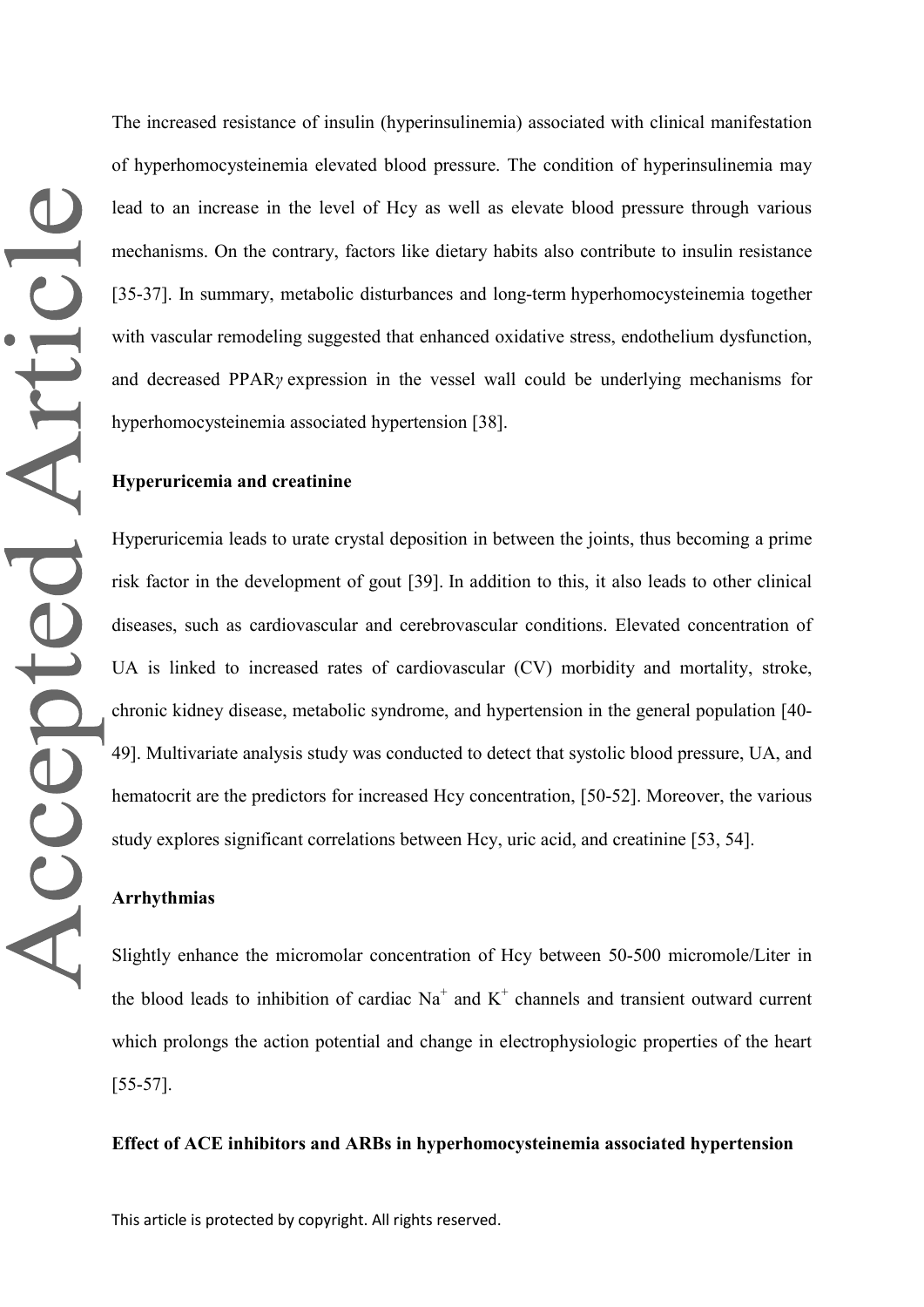The vasodilatory property of RAAS inhibitor candidates, like ACE inhibitors and ARBs and have found to reduce the risk of CV disease via oxidative stress management [58]. However, ACEIs drugs like enalapril have been found to be non-effective in controlling the blood pressure in the presence of Hcy  $>15$   $\mu$ mol/L [59-61]. On the other hand, a randomized study on ACE inhibitor like captopril has statistically insignificant effects on tHcy after 4 weeks or creatinine [62] while Enalapril may also increase in plasma tHcy among the hypertensive patients[63]. Moreover, the treatment group receiving enalapril significantly increase the serum uric acid concentration and [64] which is an independent risk factor for oxidative stress, stroke/ transient ischemic attack at the value  $\geq 6.35$  mg/dl[65]. However, ACEIs inhibit the synthesis of biologically active peptide Angiotensin II by blocking the ACE but the synthesis of AngII resumed due to activation of a non-ACE pathway that will be mediated in the presence of chymase, kallikrein, cathepsin G, and elastase-2 enzyme[66]. Hence, the oxidative stress is enhanced by activation of the AT1 receptor [67-69].

A recent animal study shows that mild to moderate increase in Hcy concentration leads to increase expression and binding and of AT1 Receptor that mediated vascular injury [70, 71]. A previous study showed no significant change in the levels of plasma Hcy in hypertensive patients administered with Olmesartan [72-74]. However, when these patients were treated with either candesartan or amlodipine, at least  $2 \mu$ mol $1^{-1}$  increase in Hcy concentration was observed in the study patients [75-77]. Moreover, ARBs increase the level of serum creatinine and uric acid (except Losartan) because losartan inhibits URAT1, a major transporter in the kidney for uric acid reabsorption while other ARBs does not do it at therapeutic concentration [78-84].

## **Folic acid**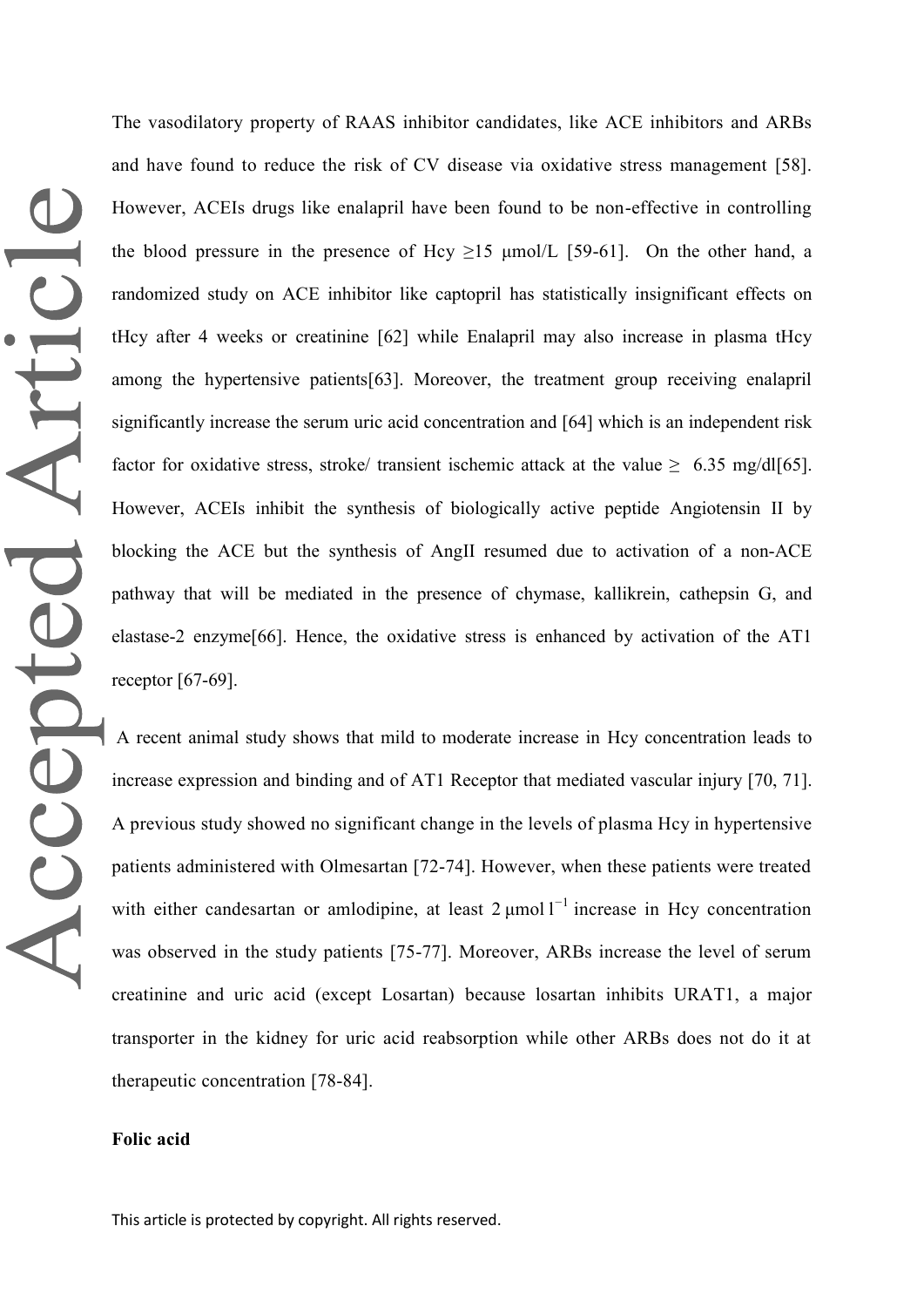Folate is an essential element required in synthesis of pyrimidine, purine (precursors of DNA and RNA, respectively) and amino acid metabolism including Hcy. Deficiency of folate results in increasing the risk of getting hyperhomocysteinemia [85, 86].

However, ACE inhibitors and ARBs (except losartan) alone are inadequate for controlling UA and creatinine level, although the addition of folic acid may be beneficial, in hypertensive patients who are known to have a high prevalence of elevated homocysteine (Hcy)[87-90].

Conventional hyper uric acid therapies aim at either reducing UA production using xanthine oxidase (XO) inhibitors, such as allopurinol, or increasing renal UA excretion with drugs, such as benzene bromide malone and probenecid. However, these agents can effectively lower the serum UA levels but they do have a number of side effects, including allergic reactions, liver damage, kidney damage, bone marrow suppression and gastrointestinal symptoms [91-93]. Thus, we need safe and effective therapeutic approaches. Hence fore, Folic acid is several folds more potent as an inhibitor of Xanthine oxidase than the know inhibitor allopurinol, which results decrease the level of uric acid [94, 95].

## **Conclusion:**

In the clinical setting, RAAS inhibitor is the first choice of drug for the treatment of hypertension by medical practitioners but the determination of homocysteine level is not very frequent for diagnosis of hypertension in adults and geriatric patients that may arise certain blood pressure related consequences. So, folic acid could be a good candidate as a supplement for treating the hyperhomocysteinemia associated hypertension. Moreover, folic acid does not affect the function of normal cell i.e could be used as nutrients and growth supplement for damage cell due to oxidative stress.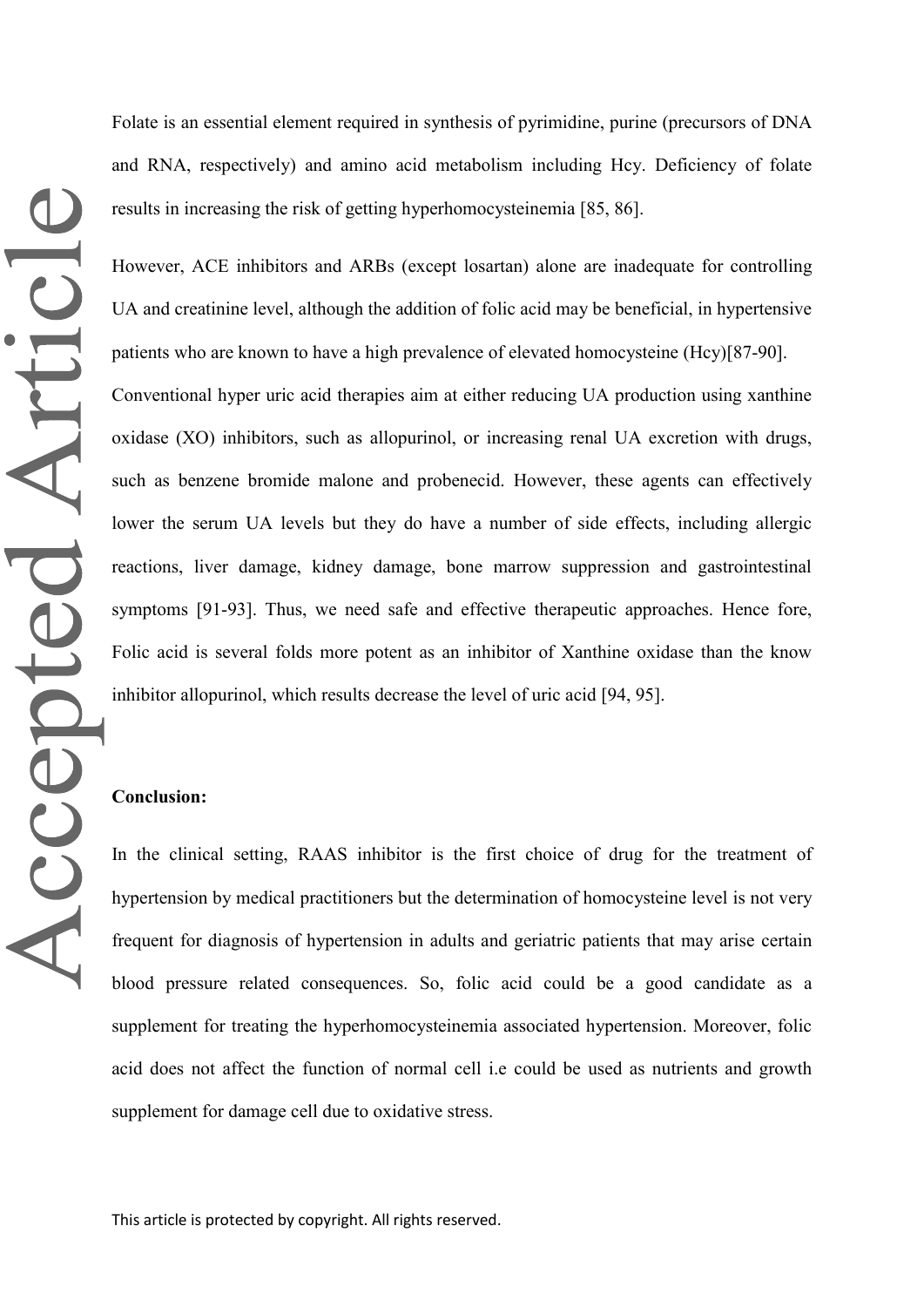Most of the previous studies also demonstrated that use of folic acid (0.4 mg/day) supplementation failed to lower blood Hcy, uric acid and creatinine level, while high dose 1000 mg does not significantly lower the uric acid concentration. Contradictions in the study outcomes might be due to small sample size and differences in population characteristics, for example, patients treated with or without folate supplementation.

Thus, as a future perspective, we need to establish an adequate dose of folic acid as a supplement with ARB like Olmesartan for the treatment of hyperhomocysteinemia associated hypertension.

## **Funding acknowledgment**

This review was self-funded.

**Conflict of interest**

Authors declare no conflict of interest

#### **References**

[1] Lewis W. Butz, V. d. V. (1932) THE FORMATION OF A HOMOLOGUE OF CYSTINE BY THE DECOMPOSITION OF METHIONINE WITH SULFURIC ACID. *journal of biological chemistry* **99**, 135-142. [2] Mudd, S. H., Finkelstein, J. D., Irreverre, F., Laster, L. (1964) HOMOCYSTINURIA: AN ENZYMATIC DEFECT. *Science (New York, N.Y.)* **143**, 1443-1445.

[3] McCully, K. S. (1969) Vascular pathology of homocysteinemia: implications for the pathogenesis of arteriosclerosis. *The American journal of pathology* **56**, 111-128.

[4] McCully, K. S. (2004) Homocysteine, vitamins, and prevention of vascular disease. *Military medicine* **169**, 325-329.

[5] McCully, K. S. (2007) Homocysteine, vitamins, and vascular disease prevention. *The American journal of clinical nutrition* **86**, 1563s-1568s.

[6] Mudd, S. H., Cantoni, G. L. (1958) Activation of methionine for transmethylation. III. The methionine-activating enzyme of Bakers' yeast. *The Journal of biological chemistry* **231**, 481-492.

[7] Blom, H. J., Smulders, Y. (2011) Overview of homocysteine and folate metabolism. With special references to cardiovascular disease and neural tube defects. *Journal of Inherited Metabolic Disease* **34**, 75-81.

[8] Quere, I., Paul, V., Rouillac, C., Janbon, C., London, J., Demaille, J., Kamoun, P., Dufier, J. L., Abitbol, M., Chasse, J. F. (1999) Spatial and temporal expression of the cystathionine beta-synthase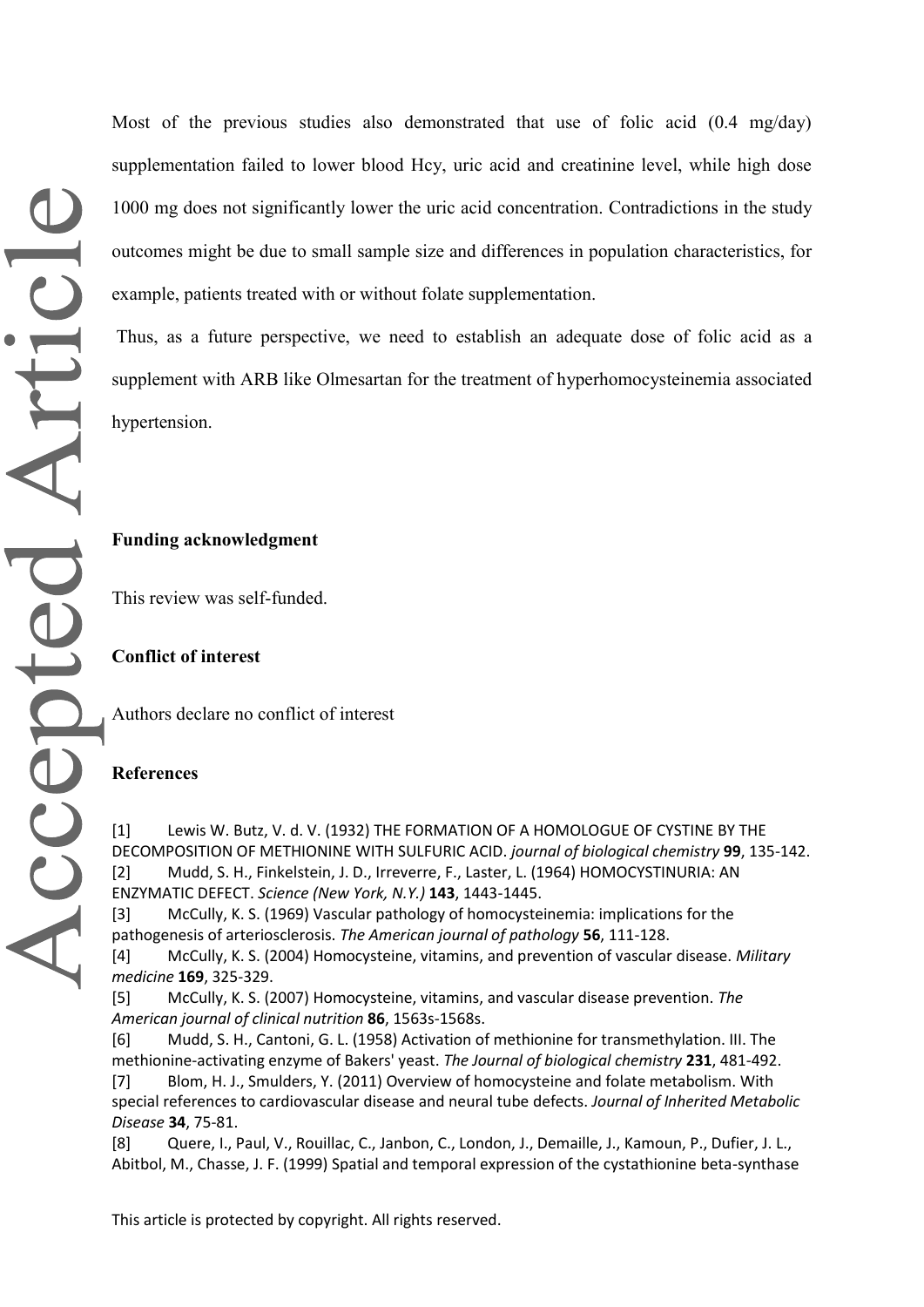gene during early human development. *Biochemical and biophysical research communications* **254**, 127-137.

[9] Selhub, J. (1999) Homocysteine metabolism. *Annual review of nutrition* **19**, 217-246.

[10] Li, Y. N., Gulati, S., Baker, P. J., Brody, L. C., Banerjee, R., Kruger, W. D. (1996) Cloning, mapping and RNA analysis of the human methionine synthase gene. *Human molecular genetics* **5**, 1851-1858.

[11] Qiu, A., Jansen, M., Sakaris, A., Min, S. H., Chattopadhyay, S., Tsai, E., Sandoval, C., Zhao, R., Akabas, M. H., Goldman, I. D. (2006) Identification of an intestinal folate transporter and the molecular basis for hereditary folate malabsorption. *Cell* **127**, 917-928.

[12] Leclerc, D., Wilson, A., Dumas, R., Gafuik, C., Song, D., Watkins, D., Heng, H. H., Rommens, J. M., Scherer, S. W., Rosenblatt, D. S., Gravel, R. A. (1998) Cloning and mapping of a cDNA for methionine synthase reductase, a flavoprotein defective in patients with homocystinuria. *Proceedings of the National Academy of Sciences of the United States of America* **95**, 3059-3064.

[13] Szulmajster, J., Woods, D. D. (1960) The synthesis of methionine from homocysteine by enzymic extracts of Escherichia coli. *Biochemical Journal* **75**, 3-12.

[14] Sunden, S. L., Renduchintala, M. S., Park, E. I., Miklasz, S. D., Garrow, T. A. (1997) Betainehomocysteine methyltransferase expression in porcine and human tissues and chromosomal localization of the human gene. *Archives of biochemistry and biophysics* **345**, 171-174.

[15] Finkelstein, J. D. (1998) The metabolism of homocysteine: pathways and regulation. *European journal of pediatrics* **157 Suppl 2**, S40-44.

[16] Wadia, R. S., Edul, N. C., Bhagat, S., Bandishti, S., Kulkarni, R., Sontakke, S., Barhadi, S., Shah, M. (2004) Hyperhomocysteinaemia And Vitamin B12 Deficiency In Ischaemic Strokes In India. *Annals of Indian Academy of Neurology* **7**, 387-392.

[17] Raut, M., Maheshwari, A. (2017) Hyperhomocysteinemia and left ventricular thrombus. *Annals of Cardiac Anaesthesia* **20**, 276-277.

[18] Baszczuk, A., Kopczynski, Z. (2014) [Hyperhomocysteinemia in patients with cardiovascular disease]. *Postepy higieny i medycyny doswiadczalnej (Online)* **68**, 579-589.

[19] Hankey, G. J., Eikelboom, J. W. (1999) Homocysteine and vascular disease. *Lancet (London, England)* **354**, 407-413.

[20] Afzal, M., Gupta, G., Kazmi, I., Rahman, M., Afzal, O., Alam, J., Hakeem, K. R., Pravez, M., Gupta, R., Anwar, F. (2012) Anti-inflammatory and analgesic potential of a novel steroidal derivative from Bryophyllum pinnatum. *Fitoterapia* **83**, 853-858.

[21] Wang, B., Gupta, G., Singh, M., Veerabhadrappa, K. V. S., Mishra, A., Chinnaboina, G. K. (2018) Pharmacological evaluation of novel flavone from Morus alba in Pentylenetetrazole-induced kindling and oxidative stress. *Journal of Environmental Pathology, Toxicology and Oncology* **37**.

[22] Staessen, J. A., Wang, J. G., Thijs, L. (2001) Cardiovascular protection and blood pressure reduction: a meta-analysis. *Lancet (London, England)* **358**, 1305-1315.

[23] Jonasson, T., Ohlin, A. K., Gottsater, A., Hultberg, B., Ohlin, H. (2005) Plasma homocysteine and markers for oxidative stress and inflammation in patients with coronary artery disease--a prospective randomized study of vitamin supplementation. *Clinical chemistry and laboratory medicine* **43**, 628-634.

[24] Ahmad, A., Gupta, G., Afzal, M., Kazmi, I., Anwar, F. (2013) Antiulcer and antioxidant activities of a new steroid from Morus alba. *Life sciences* **92**, 202-210.

[25] Sunkara, K. P., Gupta, G., Hansbro, P. M., Dua, K., Bebawy, M. (2018) Functional relevance of SATB1 in immune regulation and tumorigenesis. *Biomedicine & Pharmacotherapy* **104**, 87-93. [26] Homocysteine Studies, C. (2002) Homocysteine and risk of ischemic heart disease and stroke: A meta-analysis. *JAMA* **288**, 2015-2022.

[27] Chellappan, D. K., Ng, Z. Y., Wong, J.-Y., Hsu, A., Wark, P., Hansbro, N., Taylor, J., Panneerselvam, J., Madheswaran, T., Gupta, G., (2018) Immunological axis of curcumin-loaded vesicular drug delivery systems, Future Science.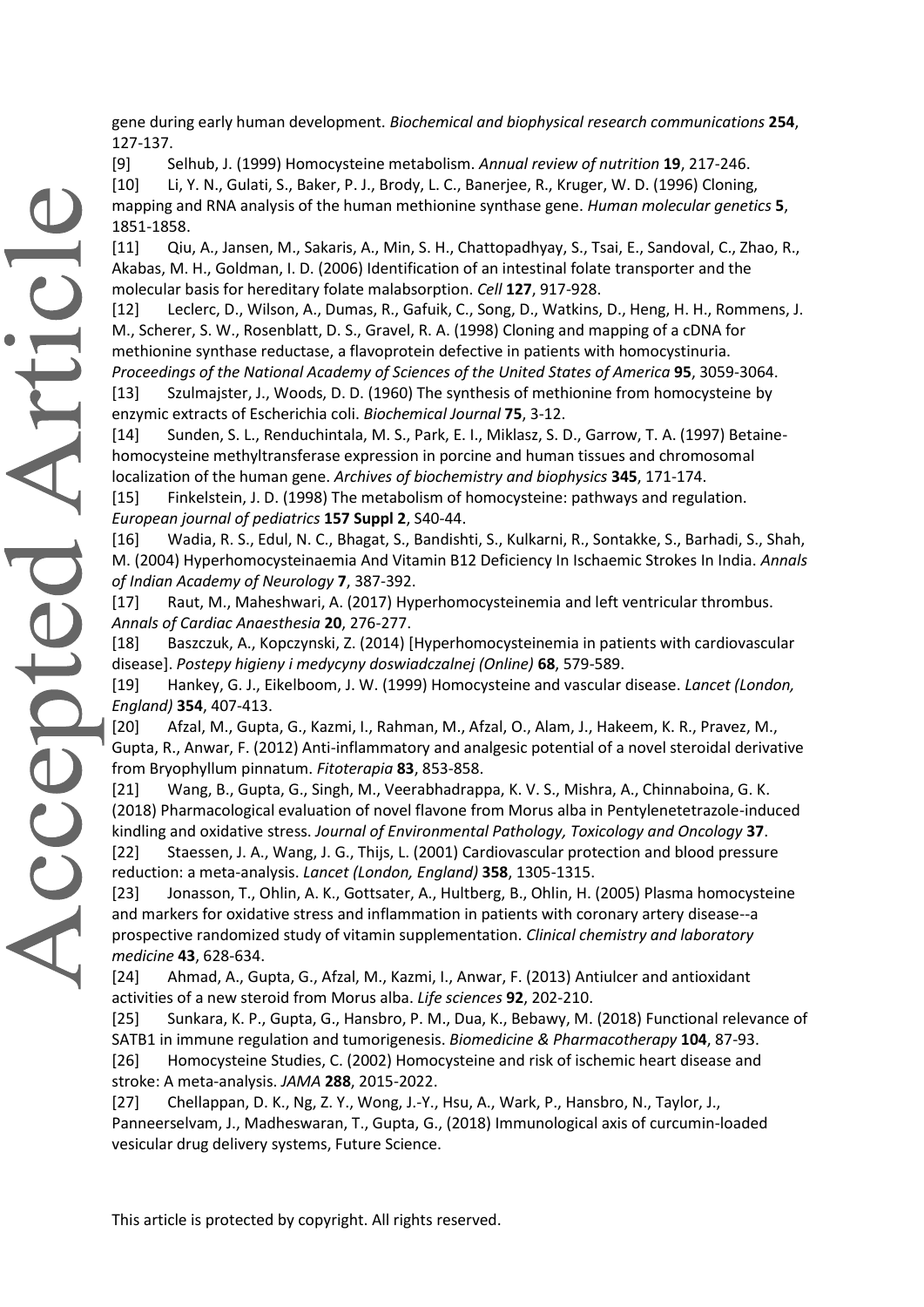[28] Singh, Y., Gupta, G., Shrivastava, B., Dahiya, R., Tiwari, J., Ashwathanarayana, M., Sharma, R. K., Agrawal, M., Mishra, A., Dua, K. (2017) Calcitonin gene‐related peptide (CGRP): A novel target for Alzheimer's disease. *CNS neuroscience & therapeutics* **23**, 457-461.

[29] (2002) Homocysteine and risk of ischemic heart disease and stroke: a meta-analysis. *Jama* **288**, 2015-2022.

[30] van Guldener, C., Nanayakkara, P. W., Stehouwer, C. D. (2003) Homocysteine and blood pressure. *Current hypertension reports* **5**, 26-31.

[31] van Guldener, C., Stehouwer, C. D. (2000) Hyperhomocysteinemia, vascular pathology, and endothelial dysfunction. *Seminars in thrombosis and hemostasis* **26**, 281-289.

[32] Stehouwer, C. D., van Guldener, C. (2003) Does homocysteine cause hypertension? *Clinical chemistry and laboratory medicine* **41**, 1408-1411.

[33] Dua, K., Bebawy, M., Awasthi, R., Tekade, R. K., Tekade, M., Gupta, G., De Jesus, A. P., Hansbro, P. M. (2017) Application of chitosan and its derivatives in nanocarrier based pulmonary drug delivery systems. *Pharmaceutical nanotechnology* **5**, 243-249.

[34] Singh, Y., Gupta, G., Sharma, R., Matta, Y., Mishra, A., Pinto, T. d. J. A., Dua, K. (2018) Embarking Effect of ACE2-Angiotensin 1–7/Mas Receptor Axis in Benign Prostate Hyperplasia. *Critical Reviews™ in Eukaryotic Gene Expression* **28**.

[35] Zhang, Y., Wang, G., Liu, J., Xu, Y. (2018) Impact of hyperhomocysteinemia on insulin resistance in patients with H-type hypertension. *Clinical and experimental hypertension (New York, N.Y. : 1993)* **40**, 28-31.

[36] Dua, K., Chakravarthi, S., Kumar, D., Sheshala, R., Gupta, G. (2013) Formulation, characterization, in vitro, in vivo, and histopathological evaluation of transdermal drug delivery containing norfloxacin and Curcuma longa. *International journal of pharmaceutical investigation* **3**, 183.

[37] Sharma, S., Pathak, S., Gupta, G., Sharma, S. K., Singh, L., Sharma, R. K., Mishra, A., Dua, K. (2017) Pharmacological evaluation of aqueous extract of syzigium cumini for its antihyperglycemic and antidyslipidemic properties in diabetic rats fed a high cholesterol diet—Role of PPARγ and PPARα. *Biomedicine & Pharmacotherapy* **89**, 447-453.

[38] Huo, Y., Wu, X., Ding, J., Geng, Y., Qiao, W., Ge, A., Guo, C., Lv, J., Bao, H., Fan, W. (2018) Vascular Remodeling, Oxidative Stress, and Disrupted PPARgamma Expression in Rats of Long-Term Hyperhomocysteinemia with Metabolic Disturbance. *PPAR research* **2018**, 6738703.

[39] Zhang, W., Doherty, M., Pascual, E., Bardin, T., Barskova, V., Conaghan, P., Gerster, J., Jacobs, J., Leeb, B., Liote, F., McCarthy, G., Netter, P., Nuki, G., Perez-Ruiz, F., Pignone, A., Pimentao, J., Punzi, L., Roddy, E., Uhlig, T., Zimmermann-Gorska, I. (2006) EULAR evidence based recommendations for gout. Part I: Diagnosis. Report of a task force of the Standing Committee for International Clinical Studies Including Therapeutics (ESCISIT). *Annals of the rheumatic diseases* **65**, 1301-1311.

[40] Iseki, K., Ikemiya, Y., Inoue, T., Iseki, C., Kinjo, K., Takishita, S. (2004) Significance of hyperuricemia as a risk factor for developing ESRD in a screened cohort. *American journal of kidney diseases : the official journal of the National Kidney Foundation* **44**, 642-650.

[41] Feig, D. I., Soletsky, B., Johnson, R. J. (2008) Effect of allopurinol on blood pressure of adolescents with newly diagnosed essential hypertension: a randomized trial. *Jama* **300**, 924-932. [42] Strasak, A., Ruttmann, E., Brant, L., Kelleher, C., Klenk, J., Concin, H., Diem, G., Pfeiffer, K., Ulmer, H. (2008) Serum uric acid and risk of cardiovascular mortality: a prospective long-term study of 83,683 Austrian men. *Clinical chemistry* **54**, 273-284.

[43] Nakagawa, T., Hu, H., Zharikov, S., Tuttle, K. R., Short, R. A., Glushakova, O., Ouyang, X., Feig, D. I., Block, E. R., Herrera-Acosta, J., Patel, J. M., Johnson, R. J. (2006) A causal role for uric acid in fructose-induced metabolic syndrome. *American journal of physiology. Renal physiology* **290**, F625- 631.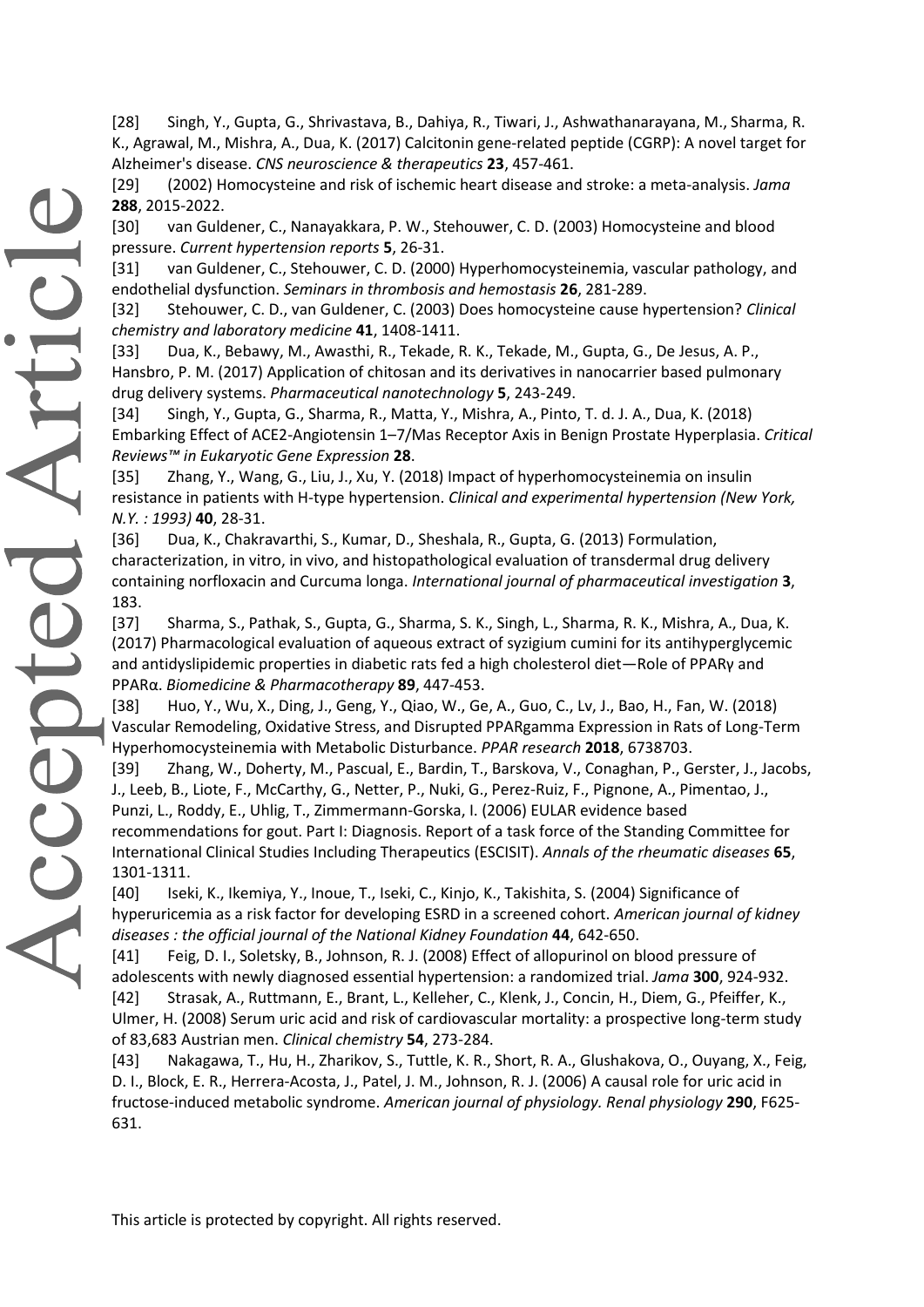[44] Jimenez, M. C., Curhan, G. C., Choi, H. K., Forman, J. P., Rexrode, K. M. (2016) Plasma uric acid concentrations and risk of ischaemic stroke in women. *European journal of neurology* **23**, 1158- 1164.

[45] Grayson, P. C., Kim, S. Y., LaValley, M., Choi, H. K. (2011) Hyperuricemia and incident hypertension: a systematic review and meta-analysis. *Arthritis care & research* **63**, 102-110. [46] Lv, Q., Meng, X. F., He, F. F., Chen, S., Su, H., Xiong, J., Gao, P., Tian, X. J., Liu, J. S., Zhu, Z. H., Huang, K., Zhang, C. (2013) High serum uric acid and increased risk of type 2 diabetes: a systemic review and meta-analysis of prospective cohort studies. *PloS one* **8**, e56864.

[47] Bose, B., Badve, S. V., Hiremath, S. S., Boudville, N., Brown, F. G., Cass, A., de Zoysa, J. R., Fassett, R. G., Faull, R., Harris, D. C., Hawley, C. M., Kanellis, J., Palmer, S. C., Perkovic, V., Pascoe, E. M., Rangan, G. K., Walker, R. J., Walters, G., Johnson, D. W. (2014) Effects of uric acid-lowering therapy on renal outcomes: a systematic review and meta-analysis. *Nephrology, dialysis, transplantation : official publication of the European Dialysis and Transplant Association - European Renal Association* **29**, 406-413.

[48] Li, M., Hou, W., Zhang, X., Hu, L., Tang, Z. (2014) Hyperuricemia and risk of stroke: a systematic review and meta-analysis of prospective studies. *Atherosclerosis* **232**, 265-270. [49] Puddu, P., Puddu, G. M., Cravero, E., Vizioli, L., Muscari, A. (2012) Relationships among hyperuricemia, endothelial dysfunction and cardiovascular disease: molecular mechanisms and clinical implications. *Journal of cardiology* **59**, 235-242.

[50] Malinow, M. R., Levenson, J., Giral, P., Nieto, F. J., Razavian, M., Segond, P., Simon, A. (1995) Role of blood pressure, uric acid, and hemorheological parameters on plasma homocyst(e)ine concentration. *Atherosclerosis* **114**, 175-183.

[51] Dua, K., Malipeddi, V. R., Madan, J., Gupta, G., Chakravarthi, S., Awasthi, R., Kikuchi, I. S., De Jesus Andreoli Pinto, T. (2016) Norfloxacin and metronidazole topical formulations for effective treatment of bacterial infections and burn wounds. *Interventional Medicine and Applied Science* **8**, 68-76.

[52] Sharma, G. N., Gupta, G., Sharma, P. (2018) A comprehensive review of free radicals, antioxidants, and their relationship with human ailments. *Critical Reviews™ in Eukaryotic Gene Expression* **28**.

[53] Lussier-Cacan, S., Xhignesse, M., Piolot, A., Selhub, J., Davignon, J., Genest, J., Jr. (1996) Plasma total homocysteine in healthy subjects: sex-specific relation with biological traits. *The American journal of clinical nutrition* **64**, 587-593.

[54] Cohen, E., Levi, A., Vecht-Lifshitz, S. E., Goldberg, E., Garty, M., Krause, I. (2015) Assessment of a possible link between hyperhomocysteinemia and hyperuricemia. *Journal of investigative medicine : the official publication of the American Federation for Clinical Research* **63**, 534-538.

[55] Pacher, P., Ungvari, Z., Kecskemeti, V. (1999) Electrophysiological effects of homocysteine in isolated rat right ventricular papillary muscles and left atria. *General pharmacology* **32**, 439-443. [56] Shontz, R. D., Xu, Z., Patel, K. P., Rozanski, G. J. (2001) Inhibition of K+ currents by homocysteine in rat ventricular myocytes. *Journal of cardiovascular electrophysiology* **12**, 175-182.

[57] Cai, B. Z., Gong, D. M., Liu, Y., Pan, Z. W., Xu, C. Q., Bai, Y. L., Qiao, G. F., Lu, Y. J., Yang, B. F. (2007) HOMOCYSTEINE INHIBITS POTASSIUM CHANNELS IN HUMAN ATRIAL MYOCYTES. *Clinical and Experimental Pharmacology and Physiology* **34**, 851-855.

[58] James, P. A., Oparil, S., Carter, B. L., et al. (2014) 2014 evidence-based guideline for the management of high blood pressure in adults: Report from the panel members appointed to the eighth joint national committee (jnc 8). *JAMA* **311**, 507-520.

[59] Qin, X., Li, Y., Sun, N., Wang, H., Zhang, Y., Wang, J., Li, J., Xu, X., Liang, M., Nie, J., Wang, B., Cheng, X., Li, N., Sun, Y., Zhao, L., Wang, X., Hou, F. F., Huo, Y. (2017) Elevated Homocysteine Concentrations Decrease the Antihypertensive Effect of Angiotensin-Converting Enzyme Inhibitors in Hypertensive Patients. *Arteriosclerosis, thrombosis, and vascular biology* **37**, 166-172.

[60] Dua, K., Rapalli, V. K., Shukla, S. D., Singhvi, G., Shastri, M. D., Chellappan, D. K., Satija, S., Mehta, M., Gulati, M., Pinto, T. D. J. A. (2018) Multi-drug resistant Mycobacterium tuberculosis &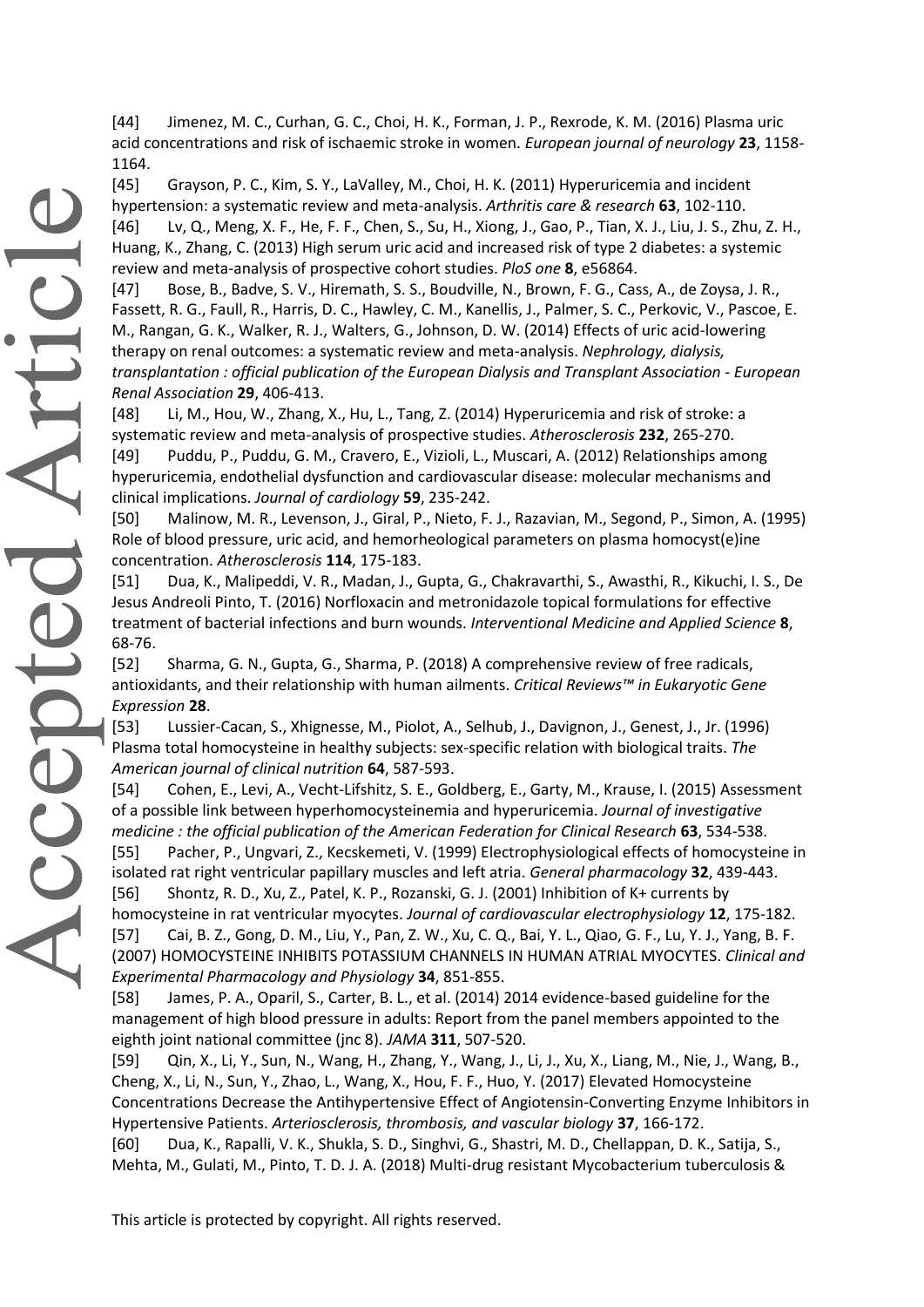oxidative stress complexity: Emerging need for novel drug delivery approaches. *Biomedicine & Pharmacotherapy* **107**, 1218-1229.

[61] Sah, S. K., Samuel, V. P., Dahiya, S., Singh, Y., Gilhotra, R. M., Gupta, G., Mishra, A., Sharma, R. K., Kumar, G. S., SreeHarsha, N. (2019) A contemporary biological pathway of islet amyloid polypeptide for the management of diabetic dementia. *Chemico-biological interactions*. [62] Westphal, S., Rading, A., Luley, C., Dierkes, J. (2003) Antihypertensive treatment and homocysteine concentrations. *Metabolism: clinical and experimental* **52**, 261-263.

[63] Fan, F. F., Huo, Y., Wang, X., Xu, X., Wang, B. Y., Xu, X. P., Li, J. P. (2010) Effect of enalapril on plasma homocysteine levels in patients with essential hypertension. *Journal of Zhejiang University. Science. B* **11**, 583-591.

[64] Schmidt, A., Gruber, U., Böhmig, G., Köller, E., Mayer, G. (2001) The effect of ACE inhibitor and angiotensin II receptor antagonist therapy on serum uric acid levels and potassium homeostasis in hypertensive renal transplant recipients treated with CsA. *Nephrology Dialysis Transplantation* **16**, 1034-1037.

[65] Bayar, N., Küçükseymen, S., Güven, R., Erkal, Z., Köklü, E., Yüksel, İ. Ö., Çağırcı, G., Arslan, Ş. (2017) Association between serum uric acid and ischemic stroke in patients with nonvalvular paroxysmal atrial fibrillation. *International Journal of the Cardiovascular Academy* **3**, 118-121. [66] Uehara, Y., Miura, S., Yahiro, E., Saku, K. (2013) Non-ACE pathway-induced angiotensin II production. *Current pharmaceutical design* **19**, 3054-3059.

[67] Jorde, U. P., Ennezat, P. V., Lisker, J., Suryadevara, V., Infeld, J., Cukon, S., Hammer, A., Sonnenblick, E. H., Le Jemtel, T. H. (2000) Maximally recommended doses of angiotensin-converting enzyme (ACE) inhibitors do not completely prevent ACE-mediated formation of angiotensin II in chronic heart failure. *Circulation* **101**, 844-846.

[68] Gupta, G., Bebawy, M., Pinto, T. d. J. A., Chellappan, D. K., Mishra, A., Dua, K. (2018) Role of the tristetraprolin (zinc finger protein 36 homolog) gene in cancer. *Critical Reviews™ in Eukaryotic Gene Expression* **28**.

[69] K Chellappan, D., Ganasen, S., Batumalai, S., Candasamy, M., Krishnappa, P., Dua, K., Chellian, J., Gupta, G. (2016) The protective action of the aqueous extract of Auricularia polytricha in paracetamol induced hepatotoxicity in rats. *Recent patents on drug delivery & formulation* **10**, 72-76. [70] Li, T., Yu, B., Liu, Z., Li, J., Ma, M., Wang, Y., Zhu, M., Yin, H., Wang, X., Fu, Y., Yu, F., Wang, X., Fang, X., Sun, J., Kong, W. (2018) Homocysteine directly interacts and activates the angiotensin II type I receptor to aggravate vascular injury. *Nature Communications* **9**, 11.

[71] Zhan, X. L., Yang, X. H., Gu, Y. H., Guo, L. L., Jin, H. M. (2018) Epigallocatechin gallate protects against homocysteine-induced vascular smooth muscle cell proliferation. *Molecular and cellular biochemistry* **439**, 131-140.

[72] Jaén Águila, F., Mediavilla García, J., Esteva Fernández, D., Ramos Cortes, J., Fernández Torres, C., Jiménez Alonso, J. (2010) CHANGES OF VASCULAR INFLAMMATORY MARKERS IN A GROUP OF PATIENTS AFTER 16 WEEKS OF ANTIHYPERTENSIVE TREATMENT: PP.33.326. *Journal of hypertension* **28**, e547-e548.

[73] Gupta, G., Chellappan, D. K., Kikuchi, I. S., Pinto, T. d. J. A., Pabreja, K., Agrawal, M., Singh, Y., Tiwari, J., Dua, K. (2017) Nephrotoxicity in rats exposed to paracetamol: the protective role of moralbosteroid, a steroidal glycoside. *Journal of Environmental Pathology, Toxicology and Oncology* **36**.

[74] Hatware, K. V., Sharma, S., Patil, K., Shete, M., Karri, S., Gupta, G. (2018) Evidence for gastroprotective, anti-inflammatory and antioxidant potential of methanolic extract of Cordia dichotoma leaves on indomethacin and stress induced gastric lesions in Wistar rats. *Biomedicine & Pharmacotherapy* **103**, 317-325.

[75] Muda, P., Kampus, P., Zilmer, M., Ristimae, T., Fischer, K., Zilmer, K., Kairane, C., Teesalu, R. (2005) Effect of antihypertensive treatment with candesartan or amlodipine on glutathione and its redox status, homocysteine and vitamin concentrations in patients with essential hypertension. *Journal of hypertension* **23**, 105-112.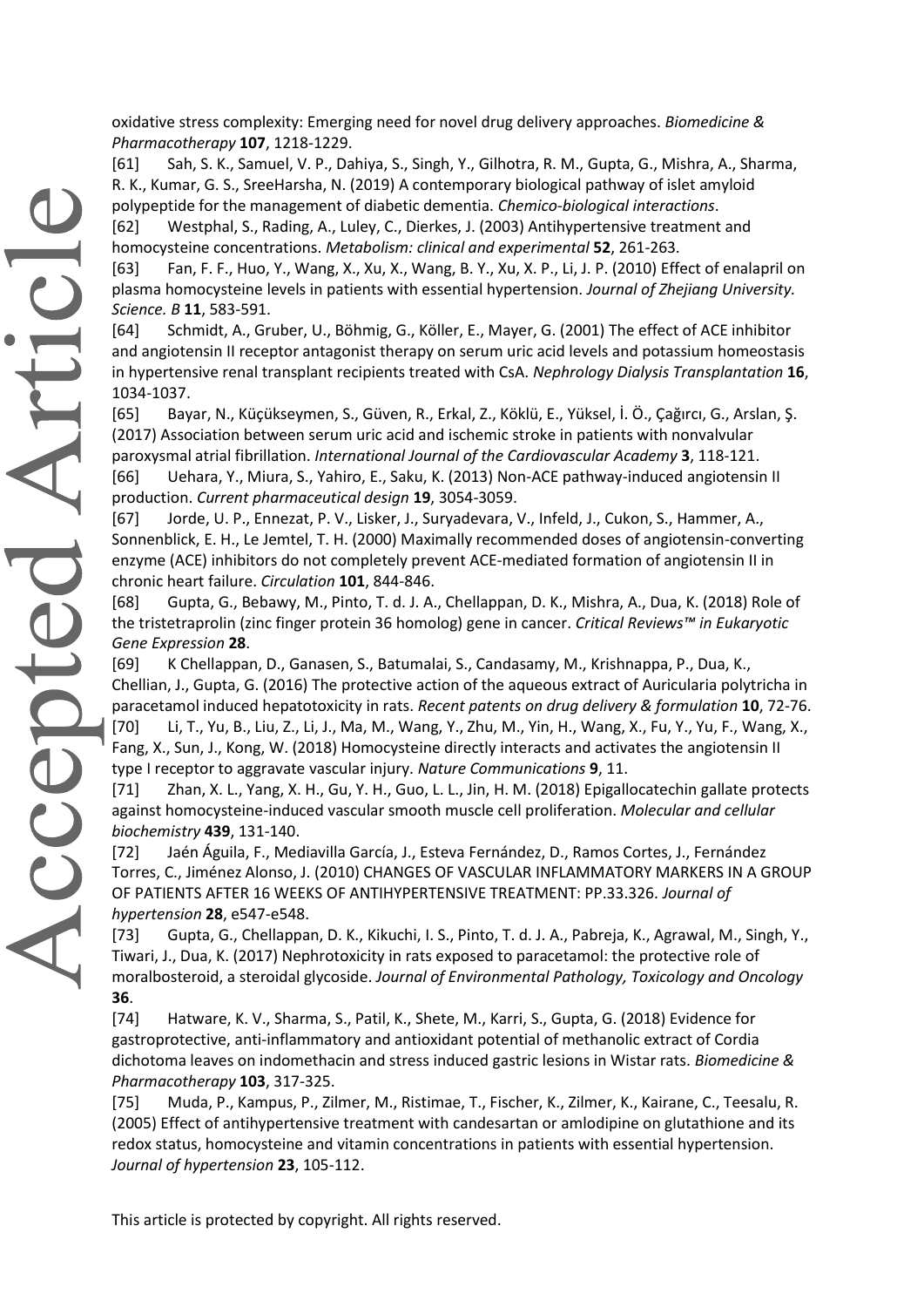[76] Gupta, G., Kazmi, I., Afzal, M., Rahman, M., Saleem, S., Ashraf, M. S., Khusroo, M. J., Nazeer, K., Ahmed, S., Mujeeb, M. (2012) Sedative, antiepileptic and antipsychotic effects of Viscum album L.(Loranthaceae) in mice and rats. *Journal of ethnopharmacology* **141**, 810-816.

[77] Gupta, G., Tiwari, J., Dahiya, R., Sharma, R. K., Mishra, A., Dua, K. (2018) Recent updates on neuropharmacological effects of luteolin. *EXCLI journal*.

[78] Iwanaga, T., Sato, M., Maeda, T., Ogihara, T., Tamai, I. (2007) Concentration-dependent mode of interaction of angiotensin II receptor blockers with uric acid transporter. *The Journal of pharmacology and experimental therapeutics* **320**, 211-217.

[79] Manolis, A. J., Grossman, E., Jelakovic, B., Jacovides, A., Bernhardi, D. C., Cabrera, W. J., Watanabe, L. A., Barragan, J., Matadamas, N., Mendiola, A., Woo, K. S., Zhu, J. R., Mejia, A. D., Bunt, T., Dumortier, T., Smith, R. D. (2000) Effects of losartan and candesartan monotherapy and losartan/hydrochlorothiazide combination therapy in patients with mild to moderate hypertension. Losartan Trial Investigators. *Clinical therapeutics* **22**, 1186-1203.

[80] Nishida, Y., Takahashi, Y., Susa, N., Kanou, N., Nakayama, T., Asai, S. (2013) Comparative effect of angiotensin II type I receptor blockers on serum uric acid in hypertensive patients with type 2 diabetes mellitus: a retrospective observational study. *Cardiovascular Diabetology* **12**, 159.

[81] Koc, Y., Mazi, E., Sakaci, T., Basturk, T., Damar, A. B., Ahbap, E., Unsal, A., Borlu, F. (2011) Effect of Olmesartan on serum cystatin C levels in the patients with essential hypertension. *European review for medical and pharmacological sciences* **15**, 1389-1394.

[82] Bavbek, N., Kasapoglu, B., Isik, A., Kargili, A., Kirbas, I., Akcay, A. (2010) Olmesartan associated with acute renal failure in a patient with bilateral renal artery stenosis. *Renal failure* **32**, 1115-1117.

[83] Schmidt, M., Mansfield, K. E., Bhaskaran, K., Nitsch, D., Sorensen, H. T., Smeeth, L., Tomlinson, L. A. (2017) Serum creatinine elevation after renin-angiotensin system blockade and long term cardiorenal risks: cohort study. *BMJ (Clinical research ed.)* **356**, j791.

[84] Lockhart, B. E., Vencill, J. R., Felix, C. M., Johnson, D. A. (2005) Recombinant human mast-cell chymase: an improved procedure for expression in Pichia pastoris and purification of the highly active enzyme. *Biotechnology and applied biochemistry* **41**, 89-95.

[85] Lucock, M. (2000) Folic acid: nutritional biochemistry, molecular biology, and role in disease processes. *Molecular genetics and metabolism* **71**, 121-138.

[86] Wu, G., Fan, X., Wu, H., Liu, N., Li, X., Gou, L., Nie, Y., Zhao, R., Xi, T. (2010) Bioscreening of phage display antibody library and expression of a humanized single-chain variable fragment antibody against human connective tissue growth factor (CTGF/CCN2). *Biotechnology and applied biochemistry* **56**, 95-102.

[87] Rayner, B. L., Trinder, Y. A., Baines, D., Isaacs, S., Opie, L. H. (2006) Effect of losartan versus candesartan on uric acid, renal function, and fibrinogen in patients with hypertension and hyperuricemia associated with diuretics. *American journal of hypertension* **19**, 208-213.

[88] Dang, A., Zhang, Y., Liu, G., Chen, G., Song, W., Wang, B. (2006) Effects of losartan and irbesartan on serum uric acid in hypertensive patients with hyperuricaemia in Chinese population. *Journal of human hypertension* **20**, 45-50.

[89] Li, J. P., Huo, Y., Liu, P. (2007) [Efficacy and safety of Enalapril-Folate acid tablets in lowering blood pressure and plasma homocysteine]. *Beijing da xue xue bao. Yi xue ban = Journal of Peking University. Health sciences* **39**, 614-618.

[90] Sho, T., Xu, J. (2019) Role and mechanism of ROS scavengers in alleviating NLRP3-mediated inflammation. *Biotechnology and applied biochemistry* **66**, 4-13.

[91] Burns, C. M., Wortmann, R. L. (2011) Gout therapeutics: new drugs for an old disease. *Lancet (London, England)* **377**, 165-177.

[92] Gupta, G., Krishna, G., Chellappan, D. K., Gubbiyappa, K. S., Candasamy, M., Dua, K. (2014) Protective effect of pioglitazone, a PPARγ agonist against acetaminophen-induced hepatotoxicity in rats. *Molecular and cellular biochemistry* **393**, 223-228.